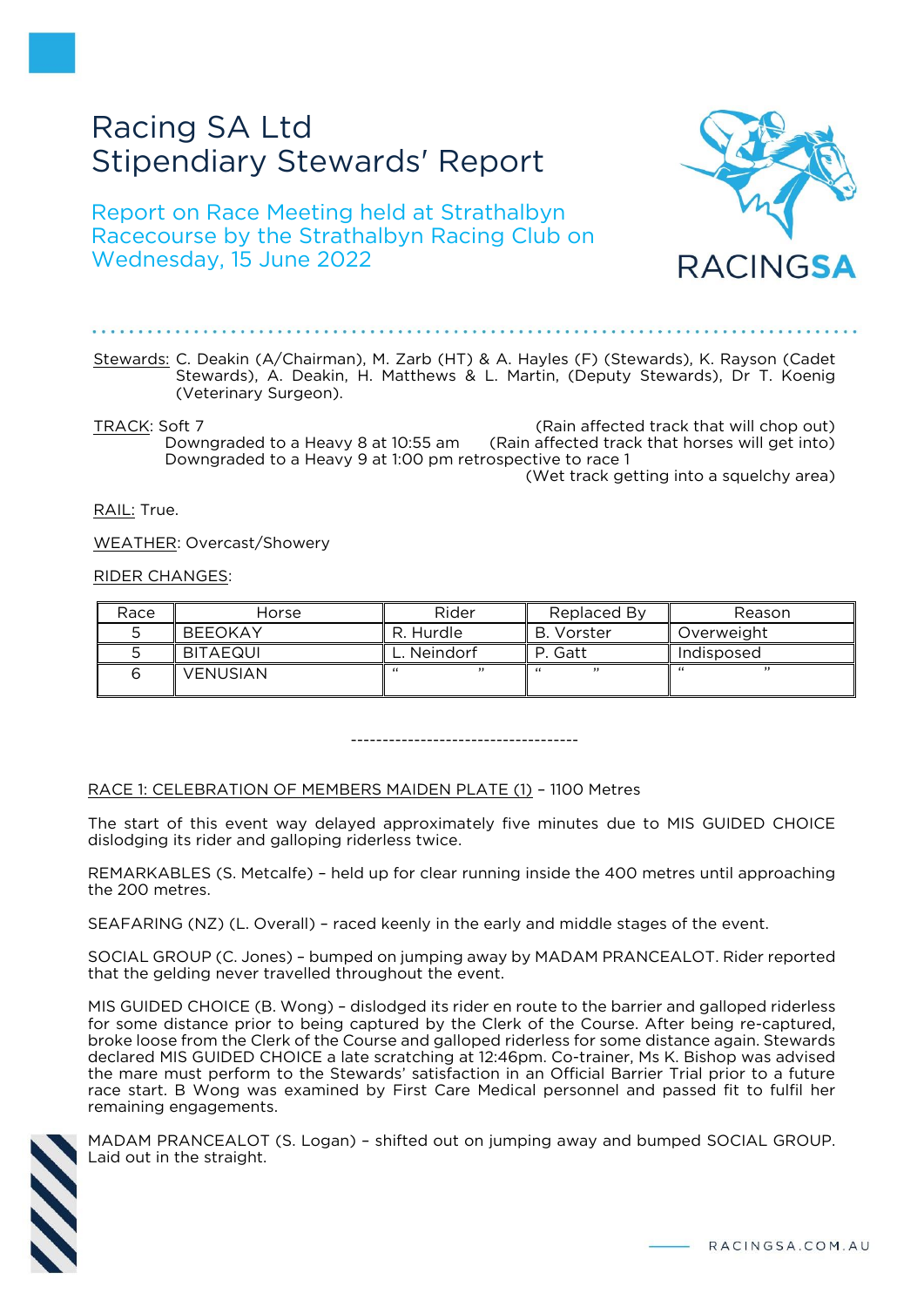# RACE 1: CELEBRATION OF MEMBERS MAIDEN PLATE (1) – 1100 Metres (cont'd)

SET THE BAR LOW (J. Holder) – fractious and reluctant to proceed to the start. Trainer, Mr S. Cahill was advised that the filly would now be required to be tractable to the barriers at an Official Barrier Trial or Approval to Race jump-out prior to accepting for a future race. A post-race veterinary examination revealed no visible abnormalities.

UP THE LANE (D. Caboche) – jumped away awkwardly. Rider explained that in his opinion the filly did not handle today's heavy track conditions.

## RACE 2: GOOLWA CENTRAL MEATS MAIDEN PLATE (2) - 1100 Metres

PINDARI POINT (S. Logan) – slow to begin. Rider reported that in her opinion the gelding did not handle today's heavy track conditions. A post-race veterinary examination revealed a slower than normal post-race recovery.

PHILIPPA JAN (C. Murray) - jumped away awkwardly.

MILLA'S READY (B. Price) – contacted on jumping away by SPIRITUAL GAL.

SPIRITUAL GAL (S. Callow) - jumped away awkwardly, shifted out and contacted MILLA'S READY.

## RACE 3: HARRY OF ALL TRADES MAIDEN PLATE – 1600 Metres

SALUTE THE STARS (C. Jones) - Trainer, Ms E. Hubbard advised Stewards prior to the event of a change of tactics in that she would instruct her rider to attempt to find cover in the early stages of the event (settled midfield).

THIRTY TWO GUNS (D. Caboche) – jumped away slowly.

A MIDNIGHT SHADOW (J. Holder) – raced in restricted room approaching the finish between SALUTE THE STARS, which rolled in and CHENIAH and was unable to be fully tested to the line.

CHENIAH (T. Pannell) – underwent a pre-race veterinary examination and was deemed suitable to race. Over the concluding stages of the event raced in restricted room between EROKI and A MIDNIGHT SHADOW, which was taken in.

CLUB QUEEN (J. Potter) – rider explained that the mare was one pace throughout the event and when placed under pressure from the 600 metres did not respond to his riding and was disappointing to the finish. A post-race veterinary examination revealed no visible abnormalities.

REBECCA HORSE (A. Livesey) – jumped away slowly.

## RACE 4: NORTHPOINT FLEURIEU RATING 0 - 56 HANDICAP – 1600 Metres

HALLAROSTE (P. Gatt) – jumped away awkwardly. Approaching the 1500 metres rolled in marginally. Rider explained that when placed under pressure from the 600 metres the gelding did not respond to his riding and was disappointing to the finish. A post-race veterinary examination revealed no visible abnormalities.

SEFTON (J. Holder) – in the vicinity of the 1500 metres was taken wider by SIRMAZE onto SPLASHING ROSSA.

SPLASHING ROSSA (J. Potter) – in the vicinity of the 1500 metres was obliged to steady when taken out across the heels of HALLAROSTE by SEFTON.

SIRMAZE (D. Caboche) – in the vicinity of the 1500 metres rolled out taking SEFTON wider on the track.

SAWTELL (NZ) (S. Logan) – from the 400 metres until able to shift to the inside of HALLAROSTE in the vicinity of the 300 metres was held up on the heels of that gelding, which began to give ground.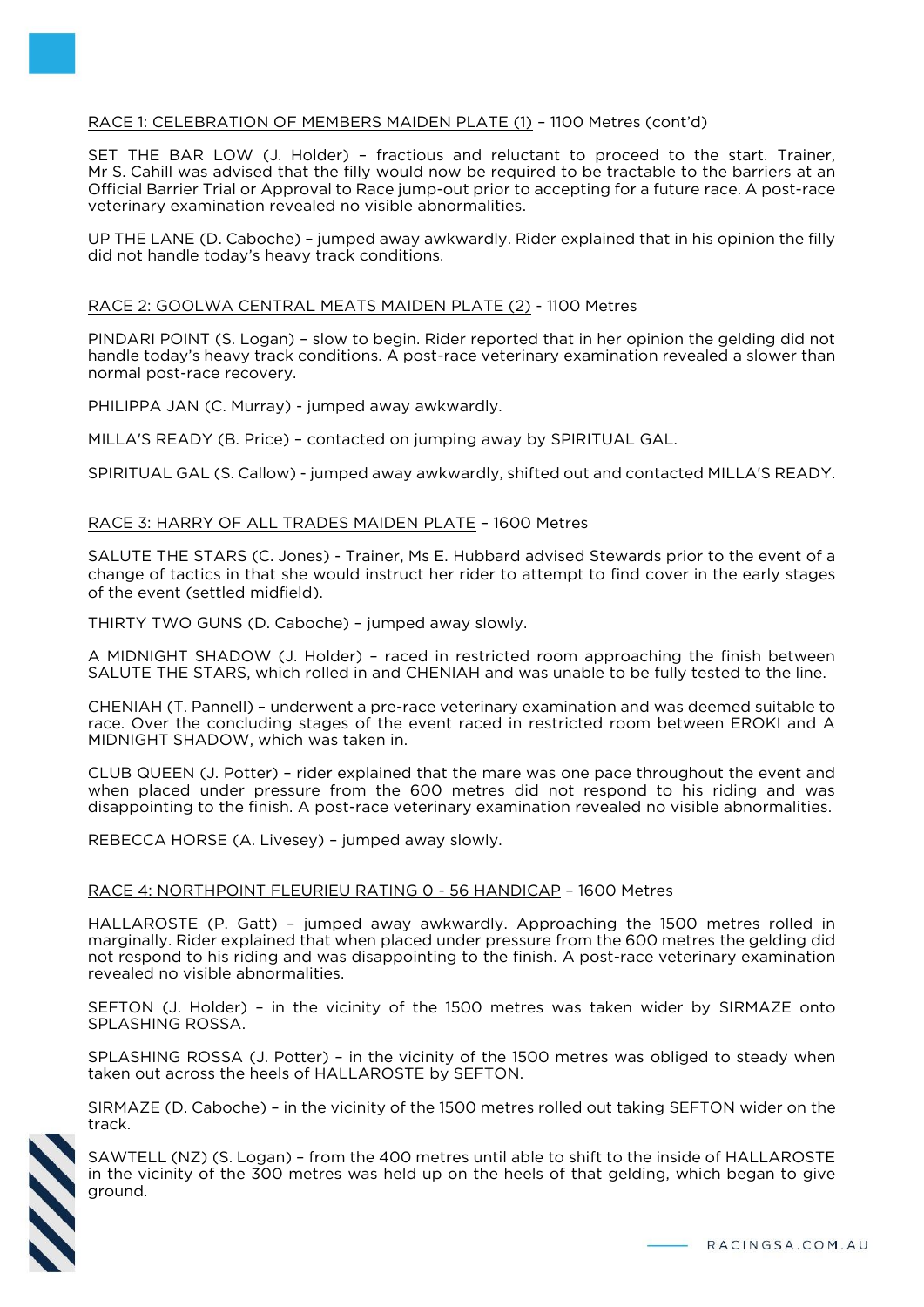# RACE 4: NORTHPOINT FLEURIEU RATING 0 - 56 HANDICAP – 1600 Metres (cont'd)

LITTLEBITFUNNY (B. Vorster) – a post-race veterinary examination revealed no visible abnormalities.

#### RACE 5: STRATH SMALL ENGINES BENCHMARK 54 HANDICAP - 1100 Metres

CARTIER TIARA (B. Price) – contacted on jumping away by EM BRYAN.

EM BRYAN (L. Overall) – jumped away awkwardly, shifted out and contacted CARTIER TIARA. Rider explained that the gelding did not bridle up and lost contact with the field in the early stages; however, let down well over the final 400metres of the event. Rider was reprimanded under AR211(1), in that he returned to scale in excess of 0.5kg over his declared riding weight. A postrace veterinary examination revealed no visible abnormalities.

SEE YOU LATER Now (J. Holder) – laid out from the 700 metres until the entrance to the straight.

BITAEQUI (P. Gatt) – underwent a pre-race veterinary examination as the gelding had raced on Sunday, 12 June 2022 at Port Augusta and was deemed suitable to race.

## RACE 6: COMMERCIAL HOTEL RATING 0 - 56 HANDICAP – 1200 Metres

RIPPA EAGLE (NZ) (L. Overall) – rider explained that he was instructed to lead and did so; however, when placed under pressure in the vicinity of the 400 metres, the gelding failed to respond to his riding. A post-race veterinary examination revealed no visible abnormalities.

ENZED BEER (NZ) (J. Holder) – held up for clear running from the vicinity of the 400 metres until approaching the 200 metres on the heels of CARTIER TIARA.

KEYSOR (S. Metcalfe) – jumped away awkwardly.

UTAH JOE (S. Logan) – fractious in the barriers. Just before the start was effected, bumped and opened its inside gate.

SAND CAT (C. Murray) - A post-race veterinary examination revealed a laceration to the off hind heel, first aid was administered.

Correct weight for this event was delayed to allow Stewards to review the vision of the start, relative to the barrier gate of UTAH JOE opening prematurely. After reviewing the official footage of the start, Stewards determined that UTAH JOE did not obtain an unfair advantage through the gate opening early.

## RACE 7: FLEURIEU MILK COMPANY RATING 0 - 56 HANDICAP – 1350 Metres

TABLE OF WISDOM (J. Holder) – became disappointed for a run at the entrance to the straight between HILUMIERE and EQUUS D'ORO and elected to shift back to HILUMIERE's inside to gain clear running.

GO BOO BOO (B. Vorster) – rider explained that the mare only travelled fairly in the early and middle stages of the event and was under pressure from the vicinity of the 800 metres. A postrace veterinary examination revealed no visible abnormalities.

MORE SHOTS (J. Potter) – rider reported that in his opinion the mare did not handle today's shifty track conditions.

GOODARCHIE (C. Murray) – rider explained that the gelding may have choked down during the event. A post-race veterinary examination revealed a slower than normal post-race recovery and audible upper respiratory noise.



ZOUSTORM (C. Jones) - jumped away awkwardly.